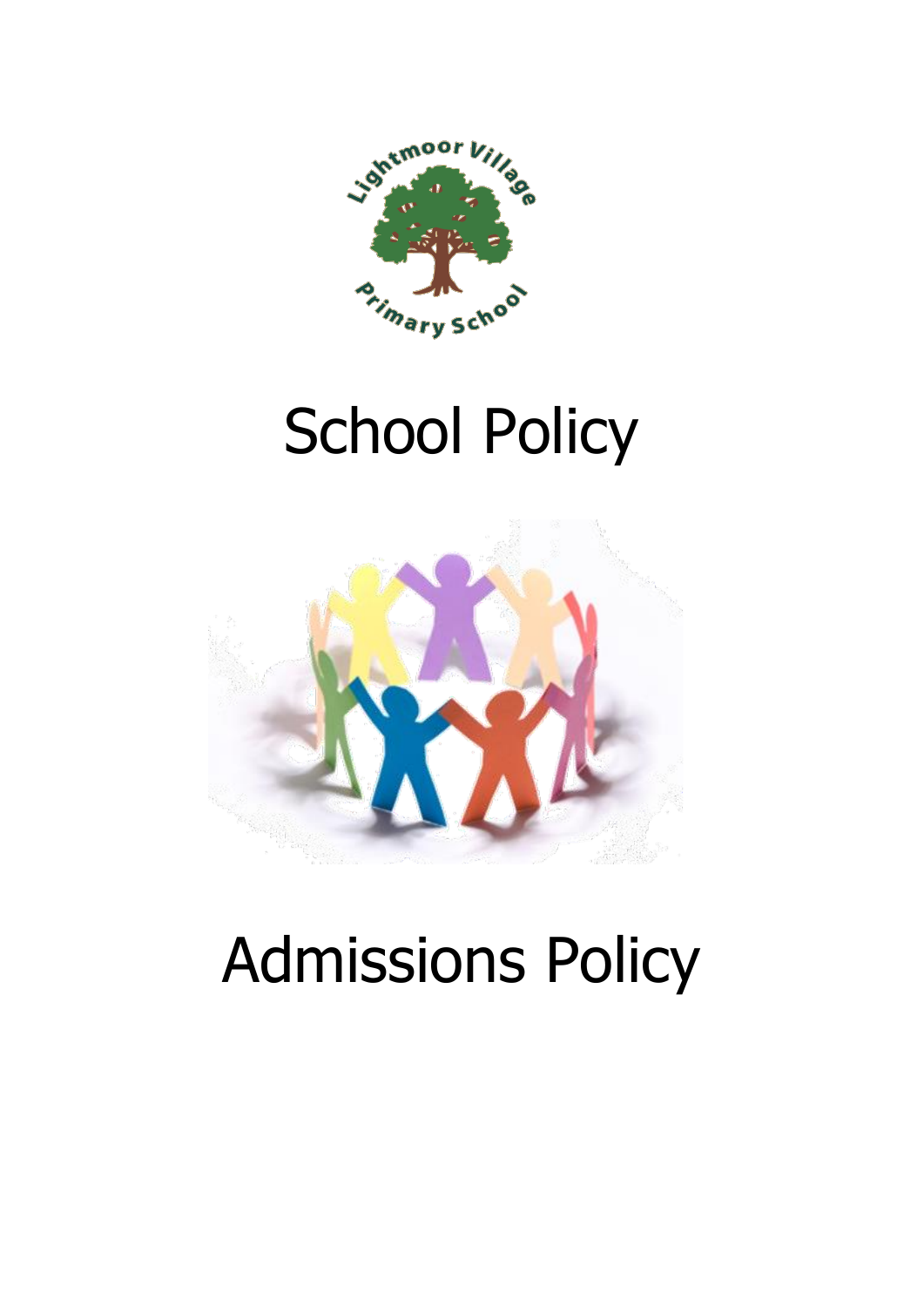### **Introduction**

1.1 Our Governing Body applies the regulations on admissions fairly and equally to all those who wish to attend this school. The School Standards and Framework Act 1998 introduced a new framework for school admissions as of September 2000. This was later revised in the Education Act of 2002. Our Admissions policy conforms to the regulations that are set out in that Act and are further explained in the statutory School Admissions Code of Practice and the statutory Appeals Code of Practice. These were revised in January 2003 and come into force in September 2004.

#### **Aims**

2.1 We seek to be an inclusive school, welcoming children from all backgrounds and abilities. 2.2 All applications will be treated on merit and in a sensitive manner.

2.3 The only restriction we place on entry is that of number. If the number of children applying for entry exceeds the places available, we adopt the procedure set out below to determine whether a child is to be accepted or not. It is our wish for parents to find a place for their child at the school of their choice. However, this is not always possible due to excess demand on the places available.

2.4 A child's level of ability is irrelevant to this school's admissions policy, as are any special needs the child may have.

#### **How parents can apply for their child to be admitted to our School**

3.1 Our school is a community school and it determines the admission arrangements in agreement with the LA. The Admissions Authority for our school is therefore the LA which publishes its entry regulations every year. Parents can receive a copy of these regulations directly from the LA.

3.2 The LA's annual admissions prospectus informs parents how to apply for a place at the school of their choice. Parents have a right to express their preference but this does not in itself guarantee a place at that particular school. To apply for a school place Parents/Carers will need to register for a 'My Telford' or 'Everyday Telford' account via the Telford & Wrekin Council Website. Once registered Parents/Carers apply for a school place on-line, once completed you will receive an acknowledgement email. Telford & Wrekin will notify parents of places allocated in March of the following year via email.

3.3 In Telford & Wrekin, there is one admission date per year – September.

#### **Admission appeals – for entry during the academic year**

4.1 If a child is not offered a place at our school, this will be because to do so would prejudice the education of other children by allowing the number of children in the school to increase too much. Governors have agreed that the admission number school for Lightmoor Village Primary School is 30.

4.2 If parents wish to appeal against a decision to refuse entry they can do so by applying to the LA. An independent panel considers all such appeals, and its decision is binding for all parties